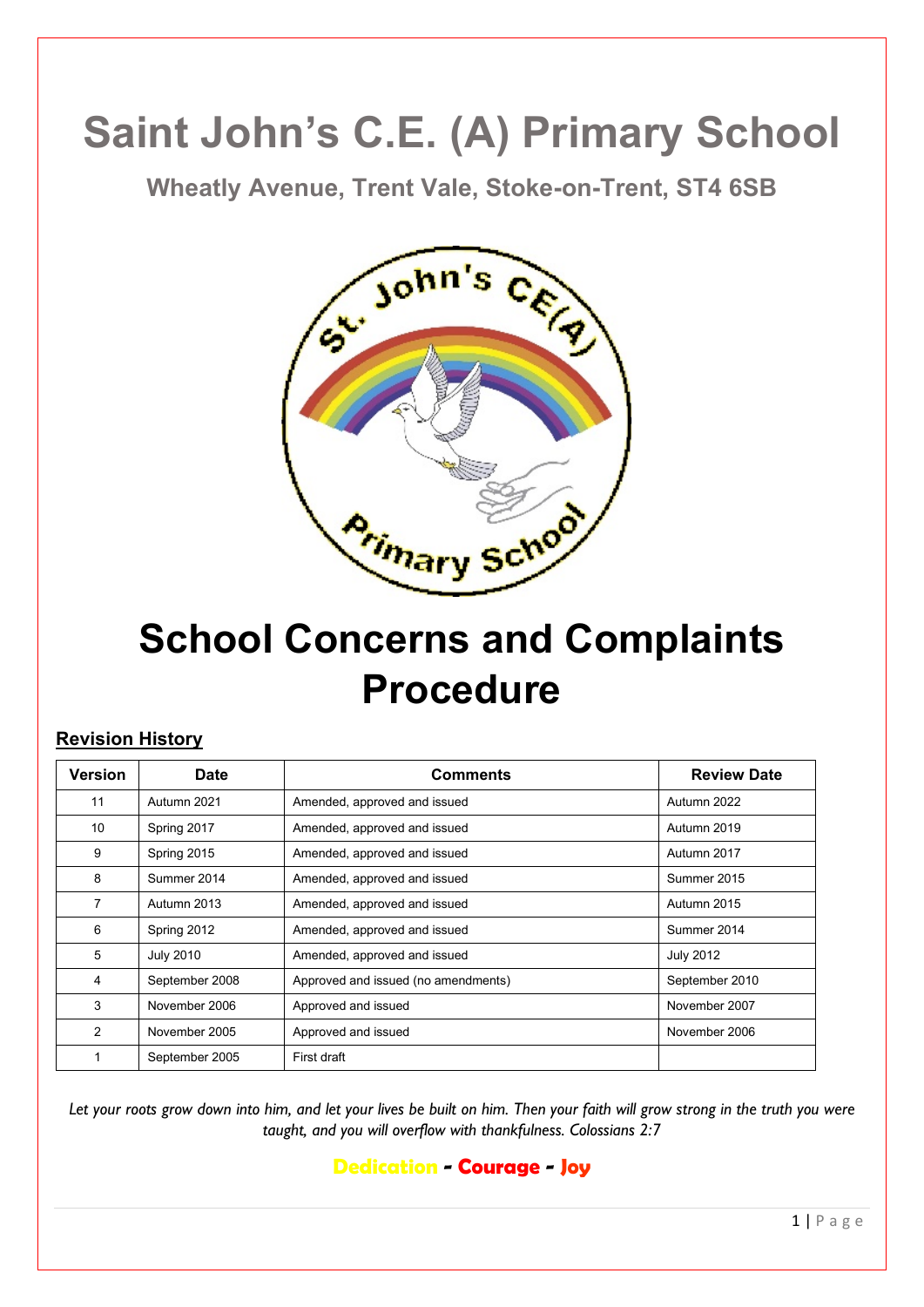#### **1. Introduction**

**The main purpose of this concerns and complaints procedure is to solve problems and to give parents/carers a means to raise issues of concern and have them addressed.**

**Concerns and complaints should be treated respectfully during and after the cause of any complaints investigation. All members of staff should be aware of the procedure and recognise the importance of attempting to solve issues before they become a formal complaint.**

#### **AIMS: The aims of this policy and procedure are**:

- To continue with our commitment to listen to concerns, criticism and challenge from all members of our community, and to provide a means to respond positively in order to bring about improvement.
- To encourage the resolutions of problems by informal means wherever possible and to be guided by an independent person where necessary.
- To be fair open and honest when dealing with any complaint.
- To ensure that all members of the school community are entitled to have their points of view heard.
- To deal with informal concerns seriously at the earliest stage to reduce the number which could develop into formal complaints and to ensure that we avoid unhealthy conflict as a result of unresolved concerns and complaints.
- To ensure parents/carers have a clear understanding of the way in which the school will receive and deal with their concerns and complaints. To address all the points at issue and provide an effective response and appropriate redress where necessary.
- To ensure that staff and governors respond positively and promptly to complaints from parents/carers.

#### **2. Definition**

- A complaint can be defined as a clear statement of dissatisfaction about any aspect of the schools work. A complaint can be bought by a parent/carer of a registered pupil at the school or a person who has been provided by a service/facility at the school. This person is referred to as the complainant.
- A concern becomes a complaint only when the complainant asserts that the school has acted wrongly in some significant decision, actions, or by their failure to take action.
- Even when a complaint has been made it can be resolved or withdrawn at any stage.
- Complaints can only refer to the current academic year or the previous term unless the complaint refers to a child protection issue.

#### **3. Guidelines**

#### How a complaint can be made.

• Complaints can be made in person, by telephone or in writing. A person with a complaint should normally seek to contact the members of staff responsible for the relevant issue. However, all staff will endeavour to seek to help, even when the issue is not that individual's area of responsibility.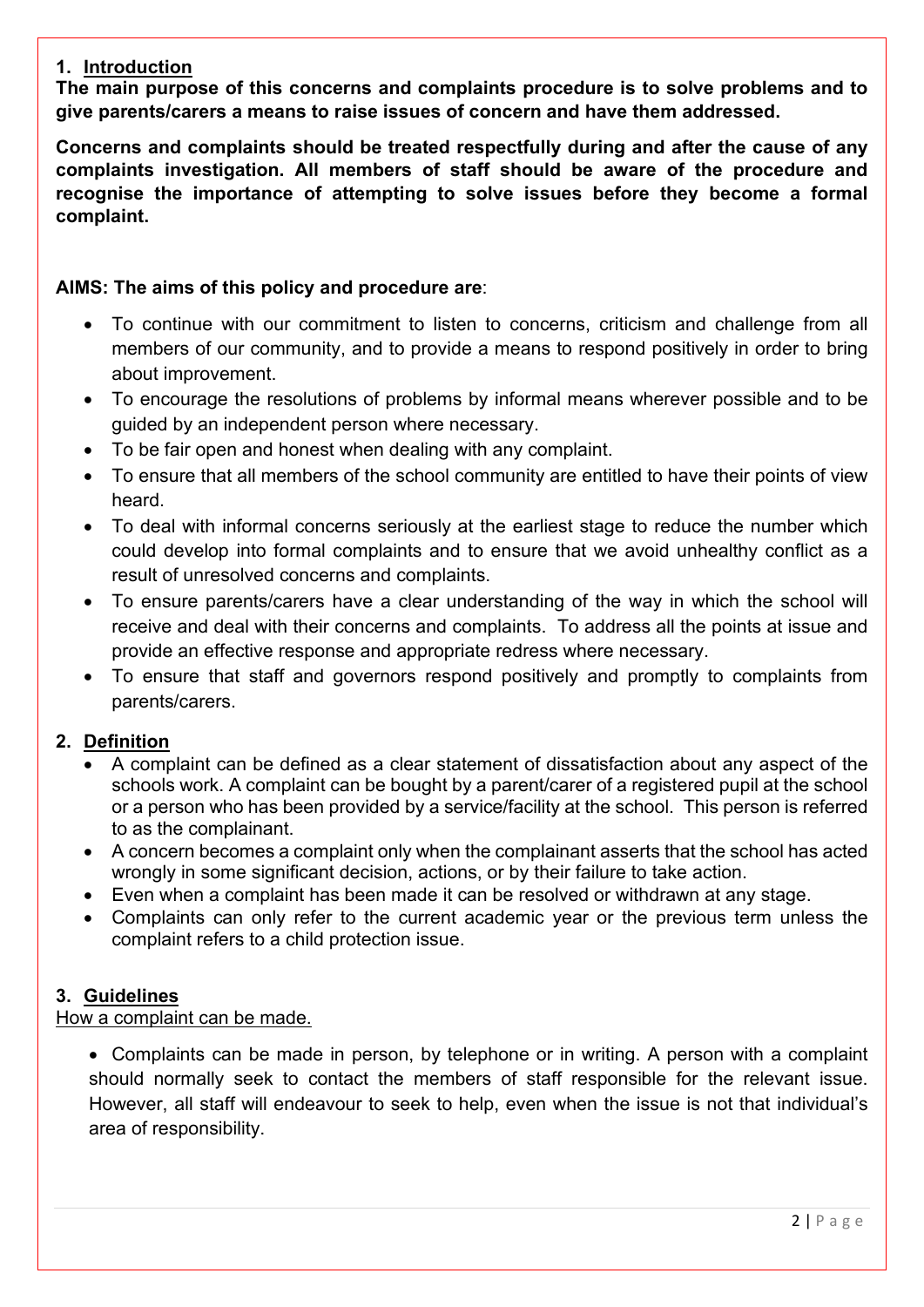Care will be taken to:

- Clarify the nature of the complaint.
- Clarify the outcomes sought.
- Check whether the person making a complaint requires support of any kind, for example if they are disabled and need mobility assistance, help with speech, hearing or sight.
- Explain the complaints procedure.
- The school does not wish to receive anonymous complaints and will not undertake to act on any information received in this way unless a child is deemed at risk of harm.
- Inform the member of staff if a complaint is made about them.

**Circumstances under which this procedure will not be used:** If your concerns relate to the following areas, you should contact the school office, where you will be advised on the appropriate procedure.

- National Curriculum
- Collective Worship
- Religious Education
- Admission
- Exclusion
- Child Protection

#### **Special Circumstances**

If the complaint suggests that a child has been at risk of significant harm through violence, emotional abuse, sexual interference or neglect, it may be referred without further notice to social services.

#### **Informal Stage**

#### Stage 1 – Expressing concerns to the class teacher

The vast majority of concerns can be dealt with quickly and effectively by the class teacher, before they become a major issue. If a parent/carer has a concern, it is best if it is dealt with at this informal stage, where the concern is expressed to the member of staff involved. So that the concern can be given the time it deserves and be dealt with sensitively, it is best if an appointment is made, so you can see the teacher in a confidential environment at a convenient time. It is not appropriate for concerns to be expressed on the school playground after school or before school starts or with other parents/carers.

At this informal stage the school should consider the best ways of dealing with the concern/complaint according to the circumstances. It is preferable for staff, parents/carers and children that any concerns are resolved at the earliest opportunity.

- This preliminary discussion may be undertaken to help clarify if he/she is making a complaint, expressing an opinion or has misunderstood the situation and whether they wish to take the complaint further.
- The complainant should be allowed to bring a partner/friend to any discussion but it should only relate to the complainants child and not be made on behalf of another child.
- The member of staff dealing with the concern should make sure that the complainant is clear what action (if any) or monitoring of the situation has been agreed.
- The process should be completed speedily and concluded in writing with appropriate detail.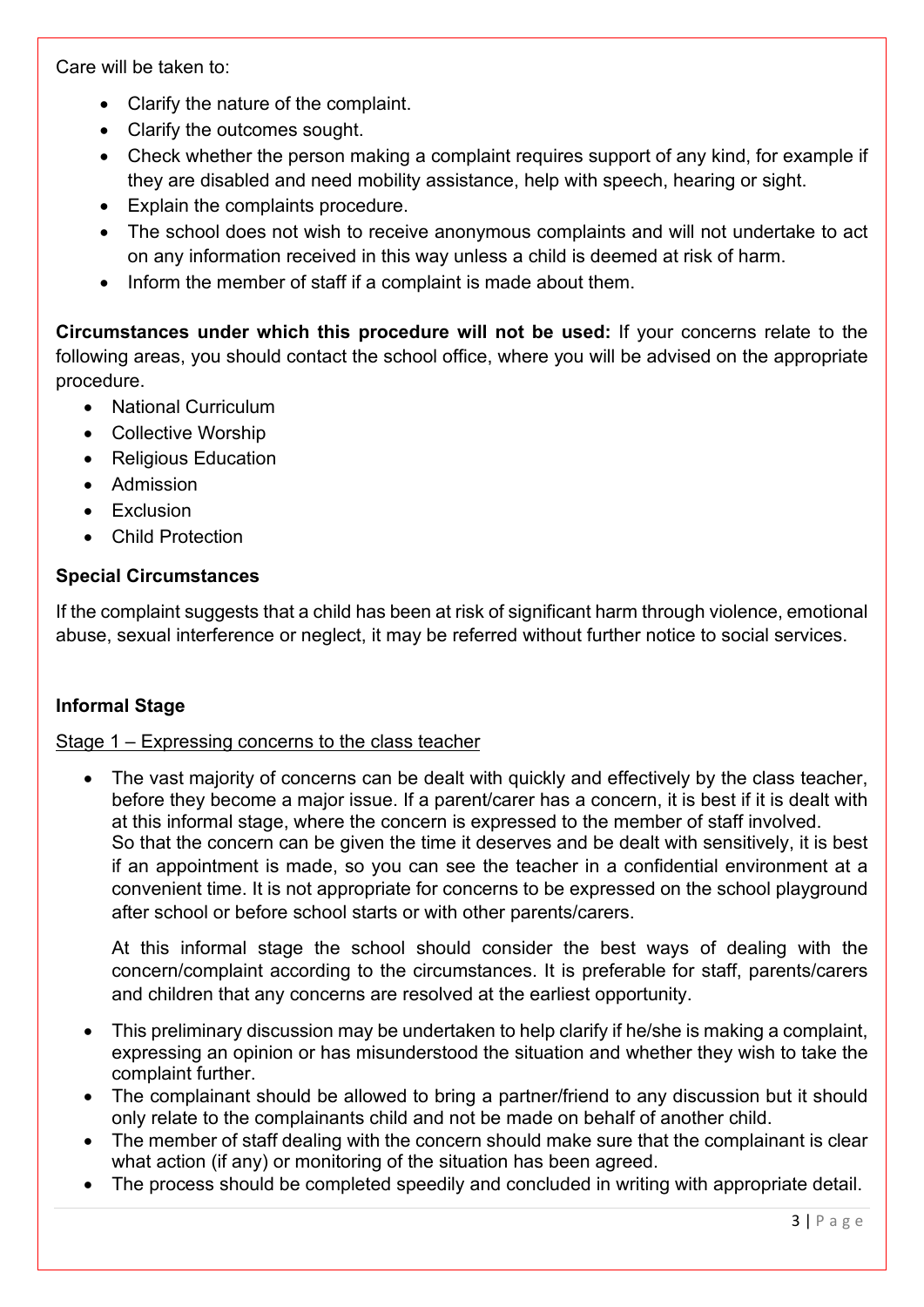- Where no satisfactory solution has been found within 10 schools days the complainant should be informed that he or she will need to consider whether to make a formal complaint in writing to the Headteacher.
- If the complaint involved a child with special educational needs, the Senco will help support the parent/carer and school at this stage.

#### Expressing concerns/complaints to the Headteacher

- It may be that the Headteacher has not been aware of the concern raised prior to this point.
- If the parent/carer feels that the concern has not been dealt with by the class teacher, an appointment can be made to see the Headteacher to discuss and try to resolve the issue. If following this initial meeting with the Headteacher a parent/carer would like to progress this discussion to a formal complaint, a detailed description of the complaint should be made in writing to the Headteacher.
- If a first approach is made to a Governor, the next step would be to refer the complaint to the appropriate person and advise them about the procedure.
- Governors should not act unilaterally on an individual complaint outside the formal procedure or be involved at early stages, as they may be required to sit on a panel at a later stage of the procedure.

#### **Formal Stage**

#### Stage 2 – Referral to the Headteacher

- The complainant is invited to put their complaint in writing with the offer of assistance by the school staff if necessary. If the complaint has communication preferences due to disability or learning issues, the school will allow alternatives forms of contact, in person or by telephone (notes should be made).
- The Headteacher acknowledges the letter within 5 school days and provides an opportunity to meet with the complainant to discuss the complaint.
- The Headteacher investigates the complaint and a written response should be made within a further 10 school days of the receipt of the complaint. If this is not possible a letter should be sent explaining the reason for the delay and provide a revised target date. The written response should include what action (if any) the school proposes to take to resolve the complaint, or, if the decision goes against the complaint, a full explanation as to why.
- If the complainant still remains dissatisfied he/she is advised that in order to progress the complaint, he/she must notify the Chair of the Governing Board, in writing within 10 days of the written response from the school.
- In the case of a complaint about the Headteacher, the Chair of Governors should hear this stage.

**N.B At any point between the beginning of Stage 1 and Stage 2 the Headteacher may choose to intervene or respond to a request for a meeting in order to resolve the complaint quickly. If the complaint is not resolved the complainant is given the opportunity to take it further i.e. Stage 3.**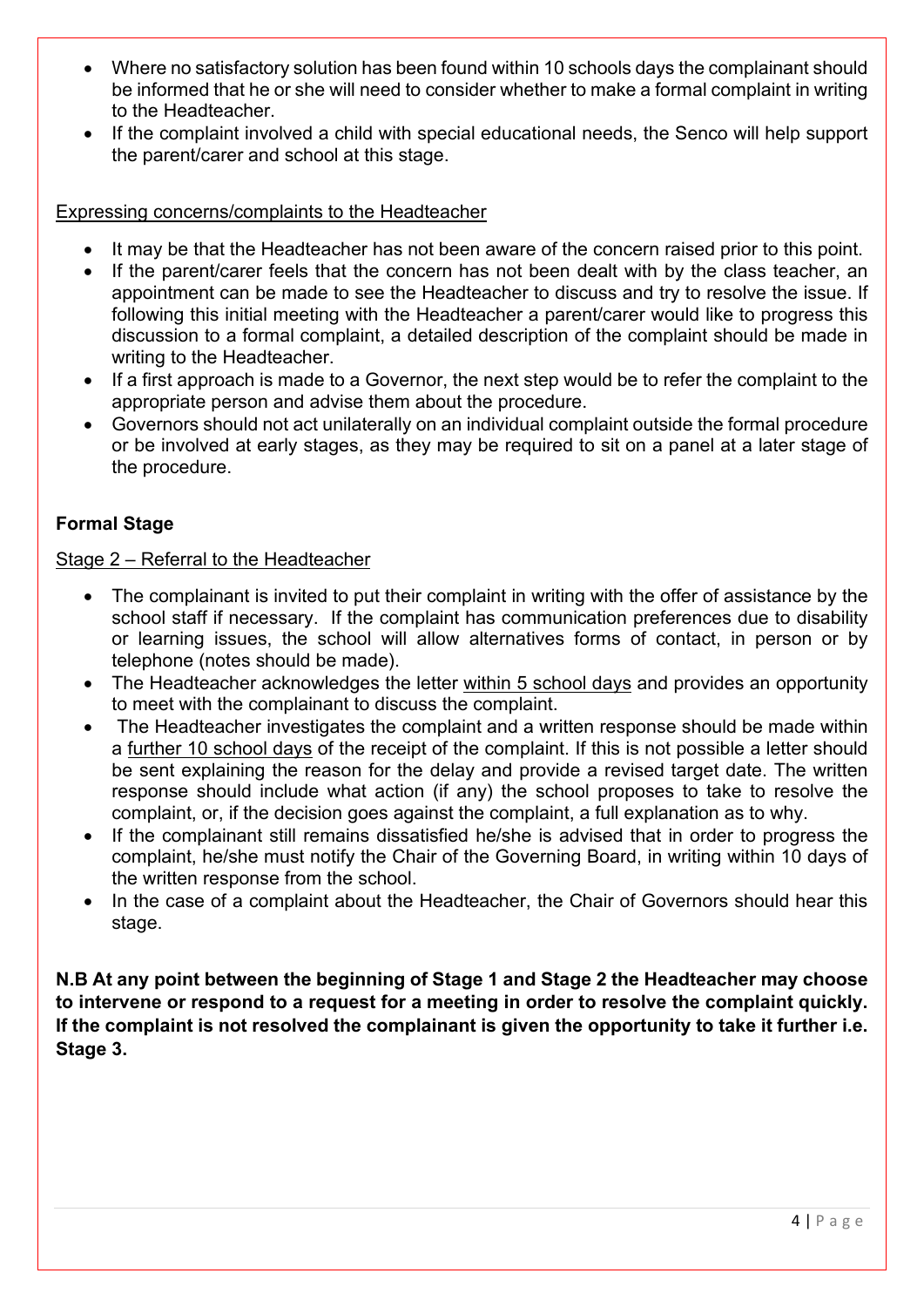#### **Formal Stage**

#### Stage 3 –Review by the Governing Board

It is important that this review is not only independent and impartial, but that it is seen to be so. Therefore **the full** Governing Board should not consider complaints as a serious conflict of interest can arise.

- A written acknowledgement of the complaint is sent by the Chair of Governors within 5 school days.
- The letter informs the complainant that the Governor's Complaints Panel will hear their complaint within **20 school days** of receiving the complaint. It will also inform the complainant of his/her right to submit any further documents relevant to the complaint.
- The Chair/Vice Chair should invite the Headteacher to prepare a written report for the panel in response to the complaint.
- The Chair of the Governing Board convenes a Governors' Complaints Panel (which will normally consist of three members) appointed by the Governing Board.
- All relevant correspondence, including additional material from the complainant and a written report from the Headteacher, should be given to each panel member as soon as possible and, in any event, at least **5 school days** prior to the meeting.
- The Chair/Vice Chair of Governors will inform the complainant, Headteacher and members of the panel at least **5 school days** in advance of the date, time and venue of the meeting.
- The notification letter to the complainant should inform them of their right to be accompanied by a friend/advocate/interpreter.
- Subject to prior approval of the Chair, either party may call named witnesses to the meeting.
- Either party must inform the Chair (via the school) at least **48 hours** in advance of the meeting if they intend to exercise this right.
- Either party, subject to the approval of the Chair, may call witnesses to the meeting. The involvement of staff other than the Headteacher is also subject to the discretion of the chair.
- The meeting will be held and a written decision will be sent to both the complainant and the Headteacher within **7 schools days** of the meeting.
- The written explanation sent to the complainant at Stage 3 will include an explanation that the decision of the Governors' Complaints panel is final.
- It should be noted that, if the complainants remain dissatisfied their complaint can be taken to the Secretary of State for Education on the grounds that the Governing Board is acting or proposing to act unreasonably or has failed to discharge its duties. The Secretary of State may contact the Governing Board for more information in order to consider the complaint.

#### Presence of pupils at meetings:

- It is unlikely that the resolution of a complaint would be assisted by the presence of pupils at any meeting between the Headteacher, other staff and the complainant.
- In the exceptional circumstances of it being necessary for a pupil to attend a meeting related to a parental complaint, to clarify facts, there would need to be an undertaking from all parties that confidential matters relating to named members of staff would not be discussed. The Headteacher would consult with parents/carers before any meeting where their child is being asked to clarify facts concerning a parental complaint, and would ensure that pupils do not participate in any discussions where they might witness confrontation between adults.
- Children will be asked to leave the meeting if it is felt by either side that the child is becoming distressed.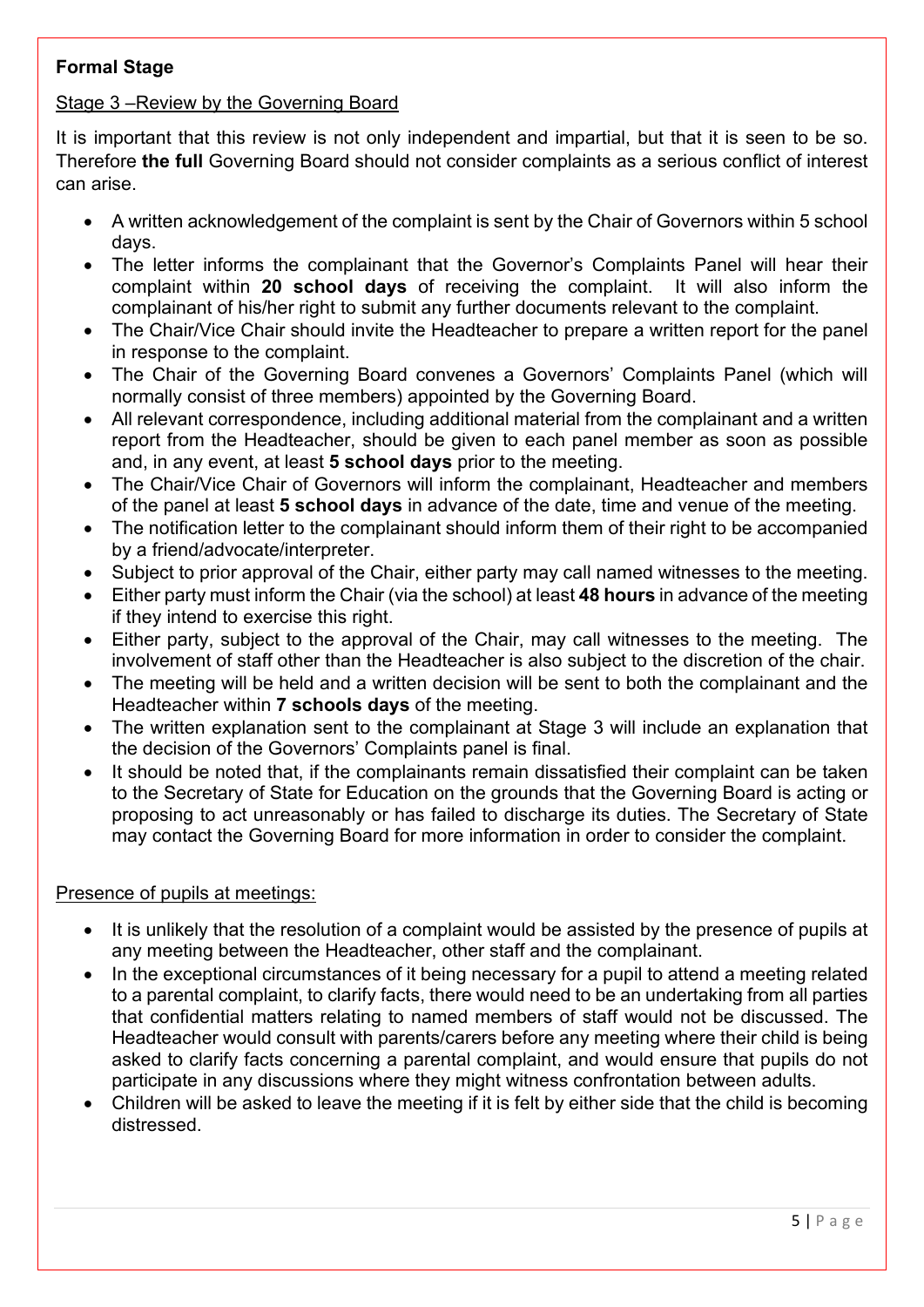#### Points to note**:**

- a) Complainants should be fully informed about the next stage of the procedure if they are likely to be dissatisfied by the outcome of previous stages.
- b) At any stage of the procedure it may become apparent that the complaint falls outside this general complaints procedure. Complainants need to be informed if this happens, especially if this general complaints procedure is abandoned or postponed until the appropriate procedure is completed e.g. child protection.
- c) School days are when pupils are attending: staff INSET days are excluded.
- d) Counting begins on the day after the receipt of the complaint.

#### **4. Vexatious complaints**

If properly followed a good complaints procedure will limit the number of complaints that become protracted. However, there will be occasions when, despite all stages of the procedures having been followed, the complainant remains dissatisfied. If the complainant tries to reopen the same issue, or adds other issues, the Chair of the Governing Board is able to inform them in writing that the procedure has been exhausted and that the matter is now closed.

#### **5. Monitoring complaints**

All complaints will be monitored by the handling and outcomes at the formal stage, by:

- a) The number of complaints and their categories.
- b) Whether complaints are dealt with within agreed timescales.
- c) The stages at which complaints were concluded.
- d) The effectiveness of the school's overall policy.
- e) The various types of redress and their frequency.
- f) The impact upon the home-school links.

#### **6. Publicity and communication**

- a) There is a legal requirement for the school to publicise its complaints policy and procedures. Reference to this policy will be included in:
- b) The school prospectus.
- c) All staff members and Governing Board members will be made aware of the complaints procedure and the various stages involved.
- d)

## **7. Confidentiality**

All conversations and correspondence will be treated with discretion. Personal information will only be shared between staff on a 'need to know' basis. There is an expectation that all members of staff dealing with a person making a complaint will act in a courteous and respectful manner. All complaints will be taken as a matter of serious concern. The school also expects that people making the complaint will also conduct themselves in a courteous and respectful manner.

#### **8. Equality**

Appropriate steps will be taken to ensure that any individual has the opportunity to raise concerns or submit a formal complaint. This includes the right to be accompanied or represented by a friend or relative, or to submit formal complaints that have been written by another individual on their behalf. It is an expectation that equal respect will be granted to each person involved with the process and that differences between people will be respected and understood.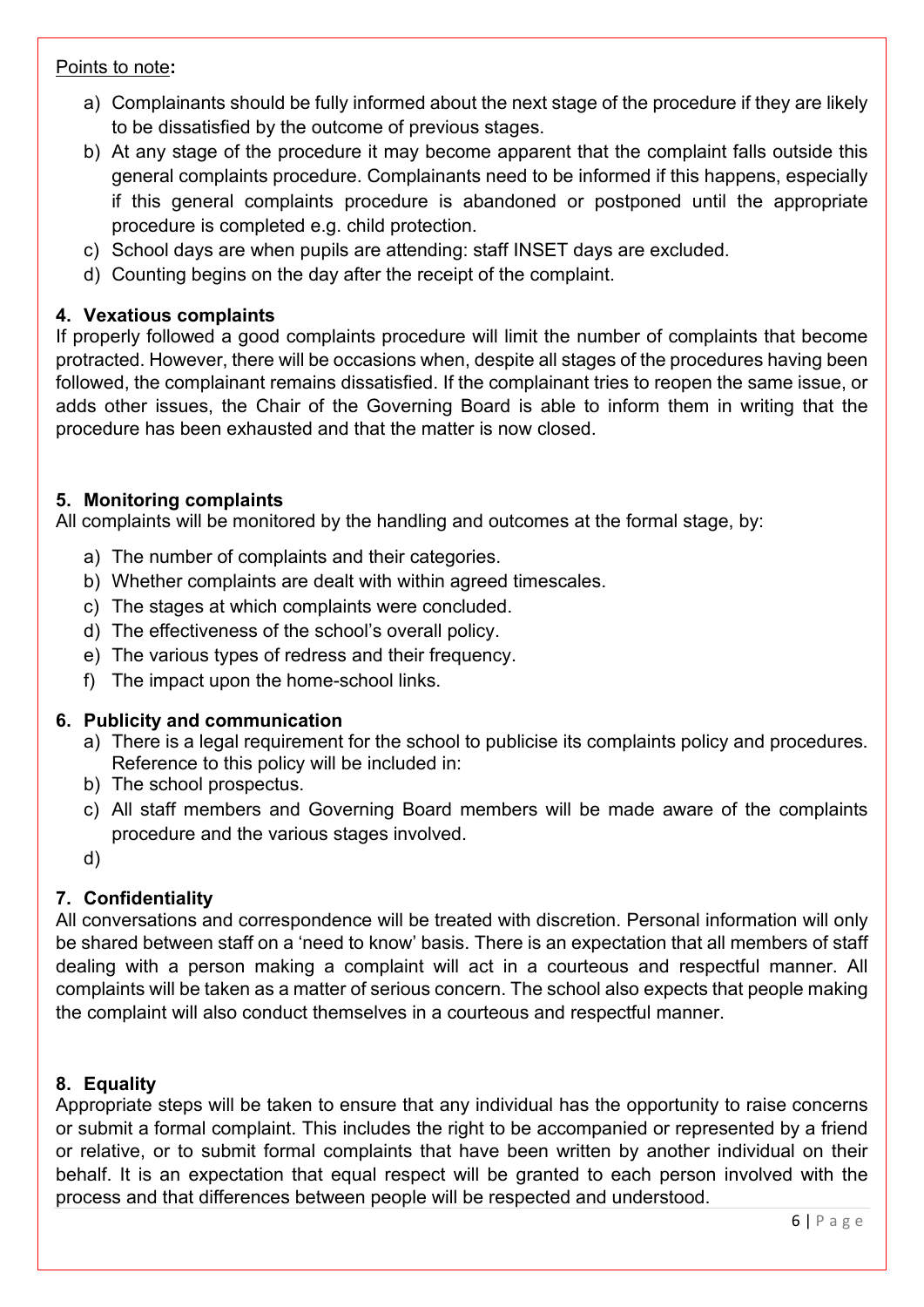#### **9. Review of this policy and procedure**

The school's policy and procedures relating to complaints will be reviewed at least every three years by the Governing Board and parents/carers will be notified of any amendments made. The Governors monitor the complaints procedures in order to ensure all complaints are handled properly. Many complaints/issues can be easily resolved by the class teacher or other members of staff. The Headteacher logs all complaints received and records how they are resolved.

| Headteacher/Co-ordinator                                                                        |
|-------------------------------------------------------------------------------------------------|
| <b>C-o Chairs of Governors</b>                                                                  |
|                                                                                                 |
| <b>Approved and Authorised by:</b><br>Signed SM Bowyer<br>Signed L Jones/ L Nicholls<br>8/11/21 |